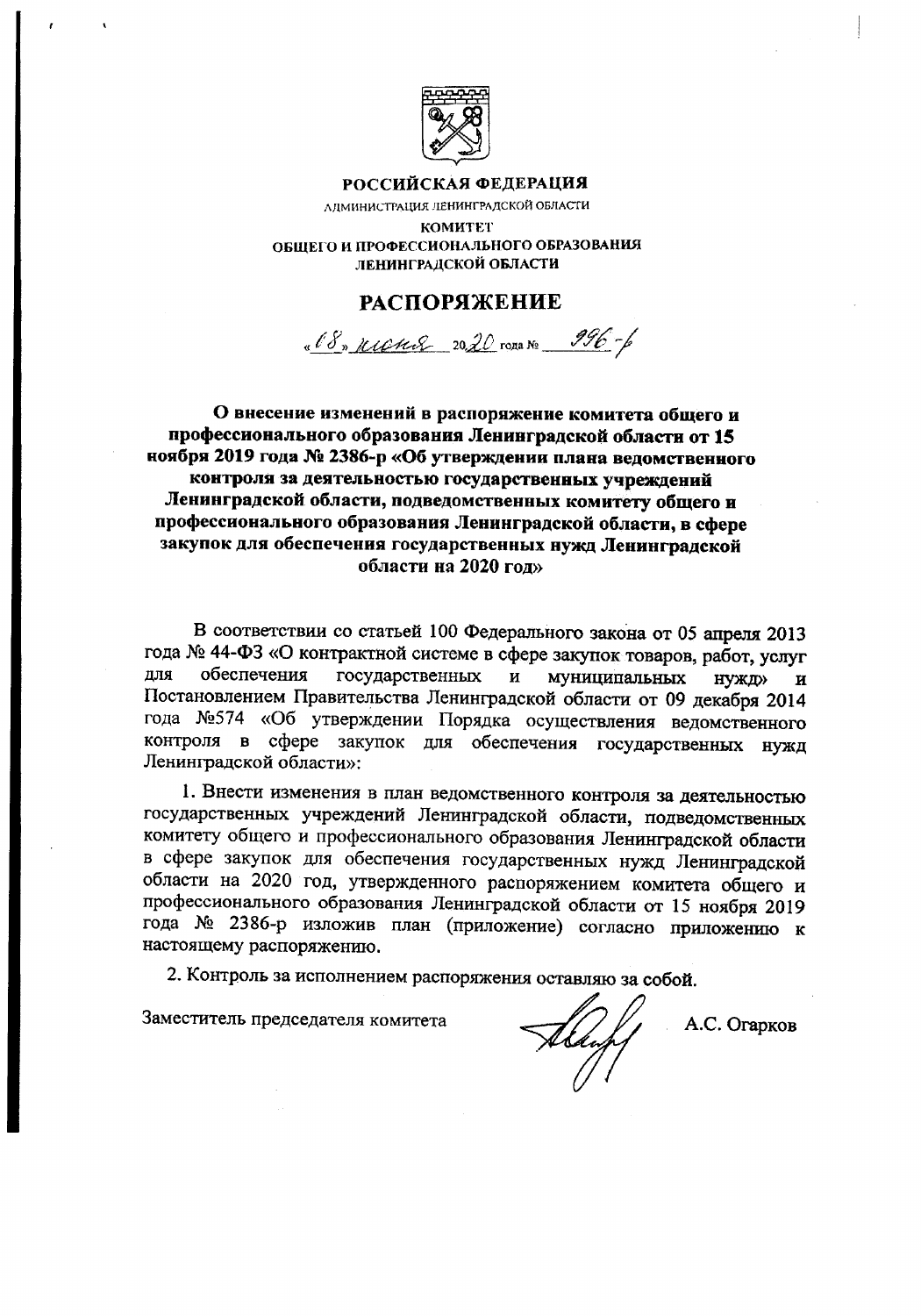**УТВЕРЖДЕН** распоряжением комитета общего и профессионального образования Ленинградской области от 18 мая 2020 года № 870-р- $\ell$ З игон (Приложение)  $996 - 6$ 

## **ILIAH**

 $\mathbf{1}$ 

## ведомственного контроля за деятельностью государственных учреждений Ленинградской области, подведомственных комитету общего и профессионального образования Ленинградской области, на 2020 год

| Ng           | Наименование             | Место                                  | Цели и предмет контроля  | Дата       | Срок       | Форма      | Наименование      |
|--------------|--------------------------|----------------------------------------|--------------------------|------------|------------|------------|-------------------|
|              | государственного         | нахождения                             |                          | начала     | проведения | проведения | структурного      |
|              | учреждения               | государственного                       |                          | проведения | проверки   | проверки   | подразделения     |
|              |                          | учреждения                             |                          | проверки   | (рабочие   | (выездная, | комитета.         |
|              |                          |                                        |                          | (месяц)    | дни)       | документар | ответственного за |
|              |                          |                                        |                          |            |            | ная)       | проведение        |
|              |                          |                                        |                          |            |            |            | проверки          |
| $\mathbf{1}$ | $\overline{2}$           | 3                                      | 4                        | 5          | 6          | $\tau$     |                   |
| $\mathbf{1}$ | Государственное казенное | 187620, P <sub><math>\Phi</math></sub> | Цель:                    | январь     | 20 рабочих | выездная   | Отдел             |
|              | общеобразовательное      | Ленинградская                          | оценка достоверности,    |            | дней       |            | финансирования и  |
|              | учреждение               | область,                               | полноты и соответствия   |            |            |            | бухгалтерского    |
|              | Ленинградской<br>области | Выборгский                             | законодательству РФ      |            |            |            | учета             |
|              | «Ефимовская<br>школа-    | район, пгт.                            | деятельность контрактных |            |            |            |                   |
|              | интернат,<br>реализующая | Ефимовский, ул.                        | служб, контрактных       |            |            |            |                   |
|              | адаптированные           | Школьная, дом 7                        | управляющих, комиссий по |            |            |            |                   |
|              | образовательные          |                                        | осуществлению закупок    |            |            |            |                   |
|              | программы»               |                                        | учреждения.              |            |            |            |                   |
|              |                          |                                        | Предмет контроля:        |            |            |            |                   |
|              |                          |                                        | соблюдение контрактными  |            |            |            |                   |
|              |                          |                                        | службами, контрактными   |            |            |            |                   |
|              |                          |                                        | управляющими,            |            |            |            |                   |
|              |                          |                                        | комиссиями по            |            |            |            |                   |
|              |                          |                                        | осуществлению закупок,   |            |            |            |                   |
|              |                          |                                        | законодательства в сфере |            |            |            |                   |
|              |                          |                                        | закупок.                 |            |            |            |                   |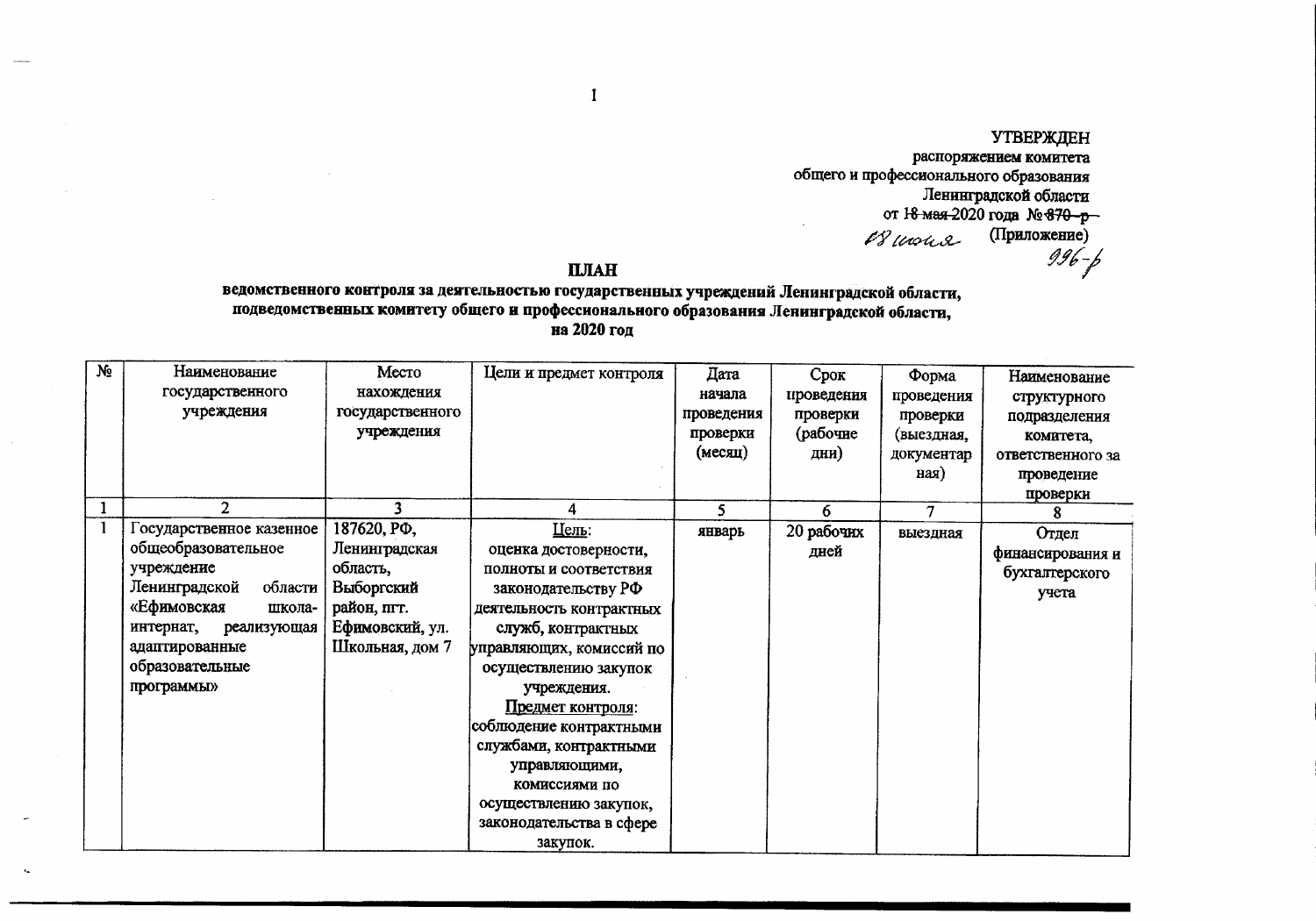| $\overline{2}$ | Государственное казенное | 187555, PD,                            | Цель:                    | февраль | 20 рабочих | выездная | Отдел            |
|----------------|--------------------------|----------------------------------------|--------------------------|---------|------------|----------|------------------|
|                | общеобразовательное      | Россия,                                | оценка достоверности,    |         | дней       |          | финансирования и |
|                | учреждение               | Ленинградская                          | полноты и соответствия   |         |            |          | бухгалтерского   |
|                | Ленинградской области    | область,                               | законодательству РФ      |         |            |          | учета            |
|                | «Тихвинская школа-       | Тихвинский                             | деятельность контрактных |         |            |          |                  |
|                | интернат, реализующая    | район, г. Тихвин, 5                    | служб, контрактных       |         |            |          |                  |
|                | адаптированные           | микрорайон,                            | управляющих, комиссий по |         |            |          |                  |
|                | образовательные          | дом 35                                 | осуществлению закупок    |         |            |          |                  |
|                | программы»               |                                        | учреждения.              |         |            |          |                  |
|                |                          |                                        | Предмет контроля:        |         |            |          |                  |
|                |                          |                                        | соблюдение контрактными  |         |            |          |                  |
|                |                          |                                        | службами, контрактными   |         |            |          |                  |
|                |                          |                                        | управляющими,            |         |            |          |                  |
|                |                          |                                        | комиссиями по            |         |            |          |                  |
|                |                          |                                        | осуществлению закупок,   |         |            |          |                  |
|                |                          |                                        | законодательства в сфере |         |            |          |                  |
|                |                          |                                        | закупок.                 |         |            |          |                  |
| $\overline{3}$ | Государственное          | 188423, P <sub><math>\Phi</math></sub> | Цель:                    | июль    | 20 рабочих | выездная | Отдел            |
|                |                          |                                        |                          |         |            |          |                  |
|                | бюджетное                | Ленинградская                          | оценка достоверности,    |         | дней       |          | финансирования и |
|                | профессиональное         | область,                               | полноты и соответствия   |         |            |          | бухгалтерского   |
|                | образовательное          | Волосовский                            | законодательству РФ      |         |            |          | учета            |
|                | учреждение               | район,                                 | деятельность контрактных |         |            |          |                  |
|                | Ленинградской области    | дер. Бегуницы,                         | служб, контрактных       |         |            |          |                  |
|                | «Бегуницкий              | дом 66                                 | управляющих, комиссий по |         |            |          |                  |
|                | агротехнологический      |                                        | осуществлению закупок    |         |            |          |                  |
|                | техникум»                |                                        | учреждения.              |         |            |          |                  |
|                |                          |                                        | Предмет контроля:        |         |            |          |                  |
|                |                          |                                        | соблюдение контрактными  |         |            |          |                  |
|                |                          |                                        | службами, контрактными   |         |            |          |                  |
|                |                          |                                        | управляющими,            |         |            |          |                  |
|                |                          |                                        | комиссиями по            |         |            |          |                  |
|                |                          |                                        | осуществлению закупок,   |         |            |          |                  |
|                |                          |                                        | законодательства в сфере |         |            |          |                  |

 $\overline{2}$ 

 $\sim$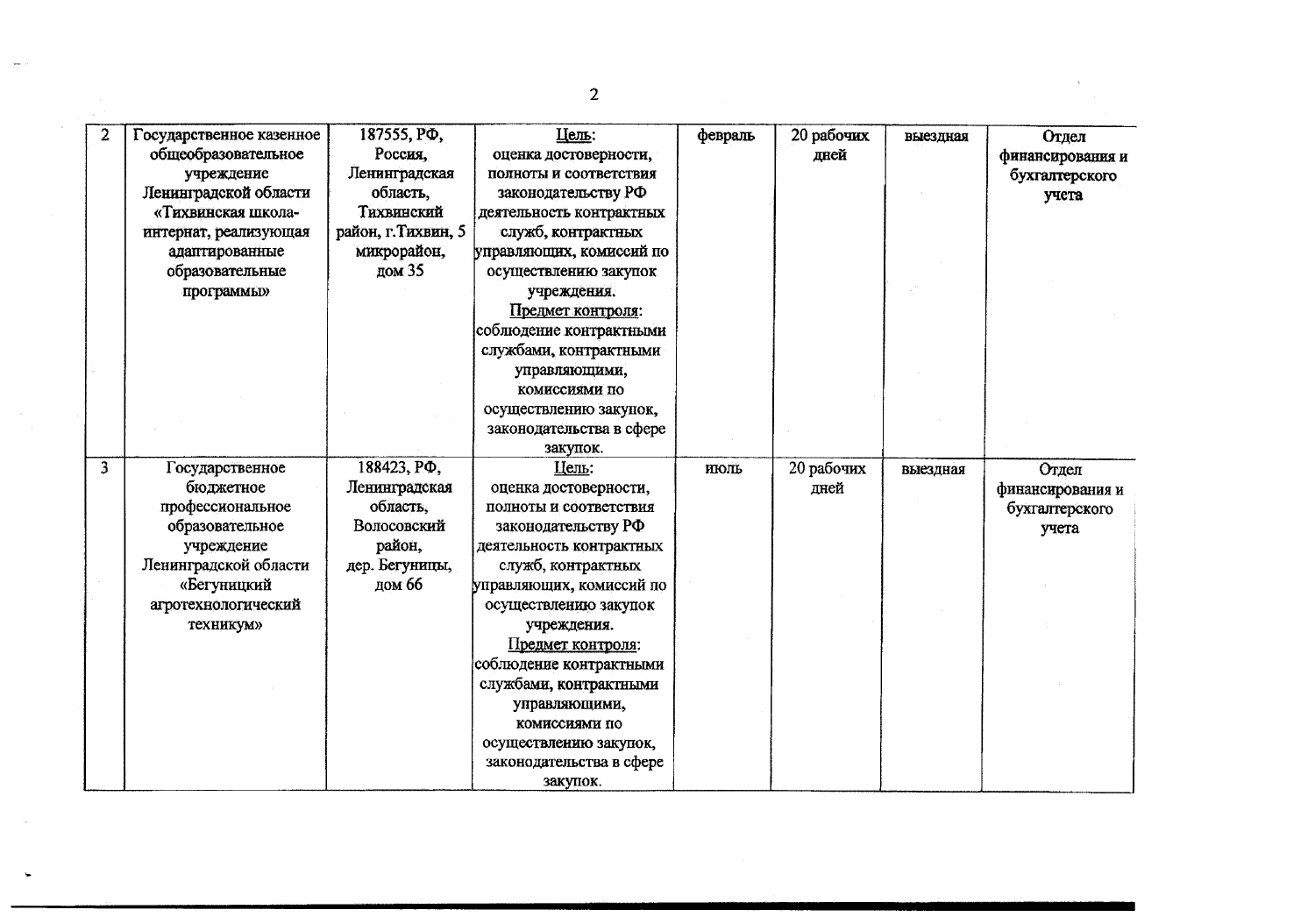| 4  | Государственное          | 197755, РФ,      | Цель:                    | сентябрь | 20 рабочих | выездная | Отдел            |
|----|--------------------------|------------------|--------------------------|----------|------------|----------|------------------|
|    | бюджетное учреждение     | r. Cankr-        | оценка достоверности,    |          | дней       |          | финансирования и |
|    | дополнительного          | Петербург, пос.  | полноты и соответствия   |          |            |          | бухгалтерского   |
|    | образования              | Лисий Нос, ул.   | законодательству РФ      |          |            |          | учета            |
|    | «Ленинградский           | Новоцентральная, | деятельность контрактных |          |            |          |                  |
|    | областной центр развития | дом 21/7         | служб, контрактных       |          |            |          |                  |
|    | творчества одаренных     |                  | управляющих, комиссий по |          |            |          |                  |
|    | детей и юношества        |                  | осуществлению закупок    |          |            |          |                  |
|    | «Интеллект»              |                  | учреждения.              |          |            |          |                  |
|    |                          |                  | Предмет контроля:        |          |            |          |                  |
|    |                          |                  | соблюдение контрактными  |          |            |          |                  |
|    |                          |                  | службами, контрактными   |          |            |          |                  |
|    |                          |                  | управляющими,            |          |            |          |                  |
|    |                          |                  | комиссиями по            |          |            |          |                  |
|    |                          |                  | осуществлению закупок,   |          |            |          |                  |
|    |                          |                  | законодательства в сфере |          |            |          |                  |
|    |                          |                  | закупок.                 |          |            |          |                  |
| Ś. | Государственное          | 188490, РФ,      | Цель:                    |          |            |          |                  |
|    |                          |                  |                          | октябрь  | 20 рабочих | выездная | Отдел            |
|    | бюджетное учреждение     | Ленинградская    | оценка достоверности,    |          | лией       |          | финансирования и |
|    | Ленинградской области    | область,         | полноты и соответствия   |          |            |          | бухгалтерского   |
|    | центр помощи детям-      | Кингисеппский    | законодательству РФ      |          |            |          | учета            |
|    | сиротам и детям,         | район,           | деятельность контрактных |          |            |          |                  |
|    | оставшимся без           | г. Ивангород,    | служб, контрактных       |          |            |          |                  |
|    | попечения родителей      | ул.Восточная,    | управляющих, комиссий по |          |            |          |                  |
|    | «Ивангородский           | дом 13           | осуществлению закупок    |          |            |          |                  |
|    | дошкольный центр         |                  | учреждения.              |          |            |          |                  |
|    | ранней помощи детям с    |                  | Предмет контроля:        |          |            |          |                  |
|    | ограниченными            |                  | соблюдение контрактными  |          |            |          |                  |
|    | возможностями здоровья»  |                  | службами, контрактными   |          |            |          |                  |
|    |                          |                  | управляющими,            |          |            |          |                  |
|    |                          |                  | комиссиями по            |          |            |          |                  |
|    |                          |                  | осуществлению закупок,   |          |            |          |                  |
|    |                          |                  | законодательства в сфере |          |            |          |                  |

 $\overline{3}$ 

 $\label{eq:2.1} \frac{d}{dt} \int_{-\infty}^{\infty} \frac{d\mu}{dt} \, dt \leq \frac{1}{2\pi} \sum_{i=1}^n \frac{d\mu}{dt} \int_{-\infty}^{\infty} \frac{d\mu}{dt} \, dt \leq \frac{1}{2\pi} \sum_{i=1}^n \frac{d\mu}{dt} \, dt.$